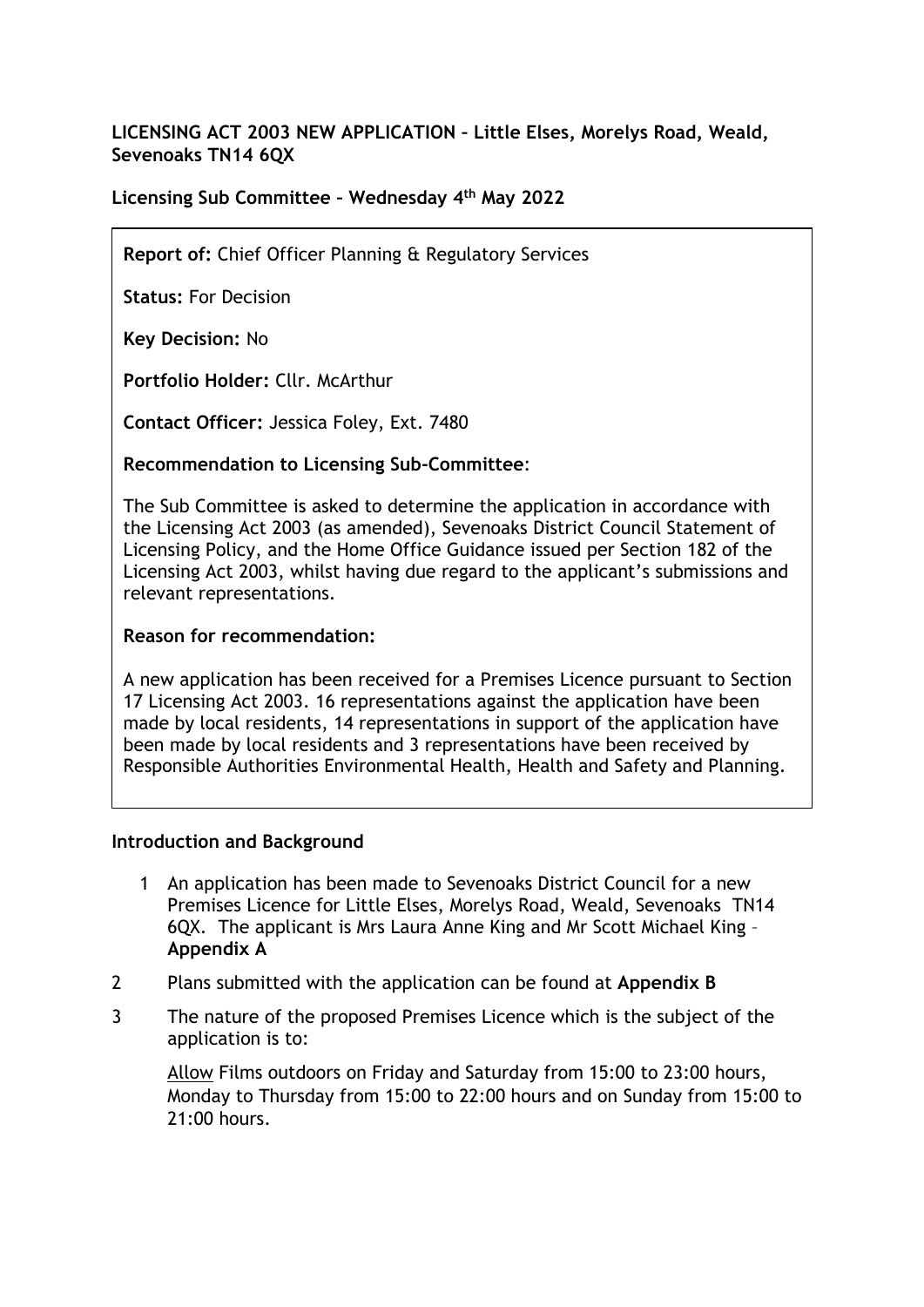Allow live music outdoors on Friday and Saturday from 09:00 to 23:00 hours, Monday to Thursday from 09:00 to 22:00 hours and on Sunday from 09:00 to 21:00 hours.

Allow anything similar to live music, recorded music or performance of dance outdoors on Friday and Saturday from 09:00 to 23:00 hours, Monday to Thursday from 09:00 to 22:00 hours and on Sunday from 09:00 to 21:00 hours.

Allow the sale of alcohol for consumption on the premises on Friday and Saturday from 12:00 to 23:00 hours, Monday to Thursday from 12:00 to 22:00 hours and on Sunday from 12:00 to 21:00 hours.

- 4 For the attention of Members, a site plan showing the area surrounding the licensed premises is at **Appendix C**.
- 5 The applicant was required to advertise the application by placing an A4 pale blue sign at the premises, and also to advertise in a local newspaper to inform the public of the application.
- 6 A consultation period took place between 11<sup>th</sup> March 2022 and 07<sup>th</sup> April 2022. Responsible Authorities were consulted as part of the process. The applicant conformed to all requirements in accordance with The Licensing Act 2003 (Premises Licences and Club Premises Certificates) Regulations 2005.

### **Representation received from Responsible Authorities:**

7 The following Statutory Bodies (described as Responsible Authorities by the Licensing Act 2003) were consulted about this application

| <b>Kent Police</b>          | No objections             |
|-----------------------------|---------------------------|
| <b>Environmental Health</b> | Comment made (Appendix D) |
| Kent Fire                   | No comment made           |
| <b>Child Protection</b>     | No comment made           |
| <b>Trading Standards</b>    | No comment made           |
| Health & Safety             | Comment made (Appendix E) |
| Planning                    | Comment made (Appendix F) |
| <b>Public Health</b>        | No comment made           |
| Home Office Immigration     | No comment made           |

11 The application was shared with Tonbridge & Malling Borough Council as the premises borders their District and they have responded that they have received my email and will comment if they feel the need. They were aware of the last date for comments.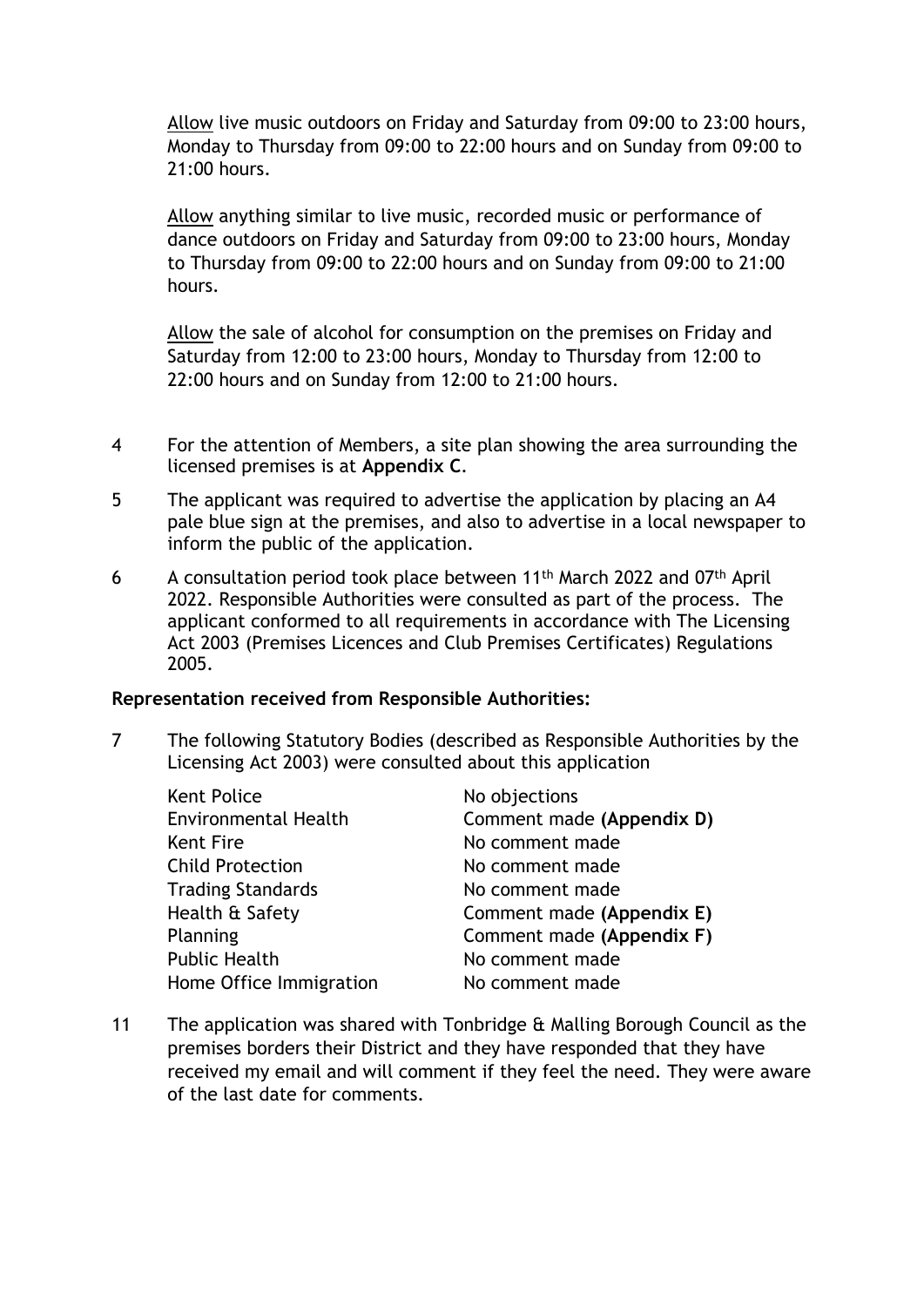### **Representations received from others**

- 12 Representations objecting to this application have been received from 16 local residents. A copy of these representations are at **Appendix G.**
- 13 Representations supporting this application have been received from 14 local residents. A copy of these representations are at **Appendix H.**
- 14 On the basis of the representations received, it is considered unlikely that this application will be successfully mediated before the Sub Committee Hearing.
- 15 Members attention is drawn to the fact that there was a separate time limited premises licence application in progress for the same location. This will explain some comments made within the representations submitted against today's application. Only comments made in relation to the application which is the subject of this report, are to be taken into account.

#### **Licensing Sub Committee Considerations**

- 16 In determining the application with a view to promoting the licensing objectives, the Sub Committee must give appropriate weight to:
- 17 The steps that are appropriate to promote the licensing objectives The representations presented by all parties The Home Office Guidance issued under section 182 Licensing Act 2003 The Sevenoaks District Council Statement of Licensing Policy Any other relevant legislation

The Licensing Act 2003 requires representations to address the four Licensing Objectives: Prevention of crime and disorder Public safety Prevention of public nuisance Protection of children from harm

A representation is a 'relevant representation' if it is about the likely effect of the grant of the licence on the promotion of the licensing objectives. The objector must establish that such a consequence is a *likely* effect of the grant (i.e. more probable than not).

18 Sevenoaks District Council has produced a Statement of Licensing Policy in order to comply with its duties and powers under the Licensing Act 2003. A link to this Policy is in the Background Papers section at the end of this report.

The aims of the Policy are:

To minimise nuisance and disturbance to the public through the licensing process

To help build a fair and prosperous society that properly balances the rights of people and their communities

To integrate its aims and objectives with other initiatives, policies plus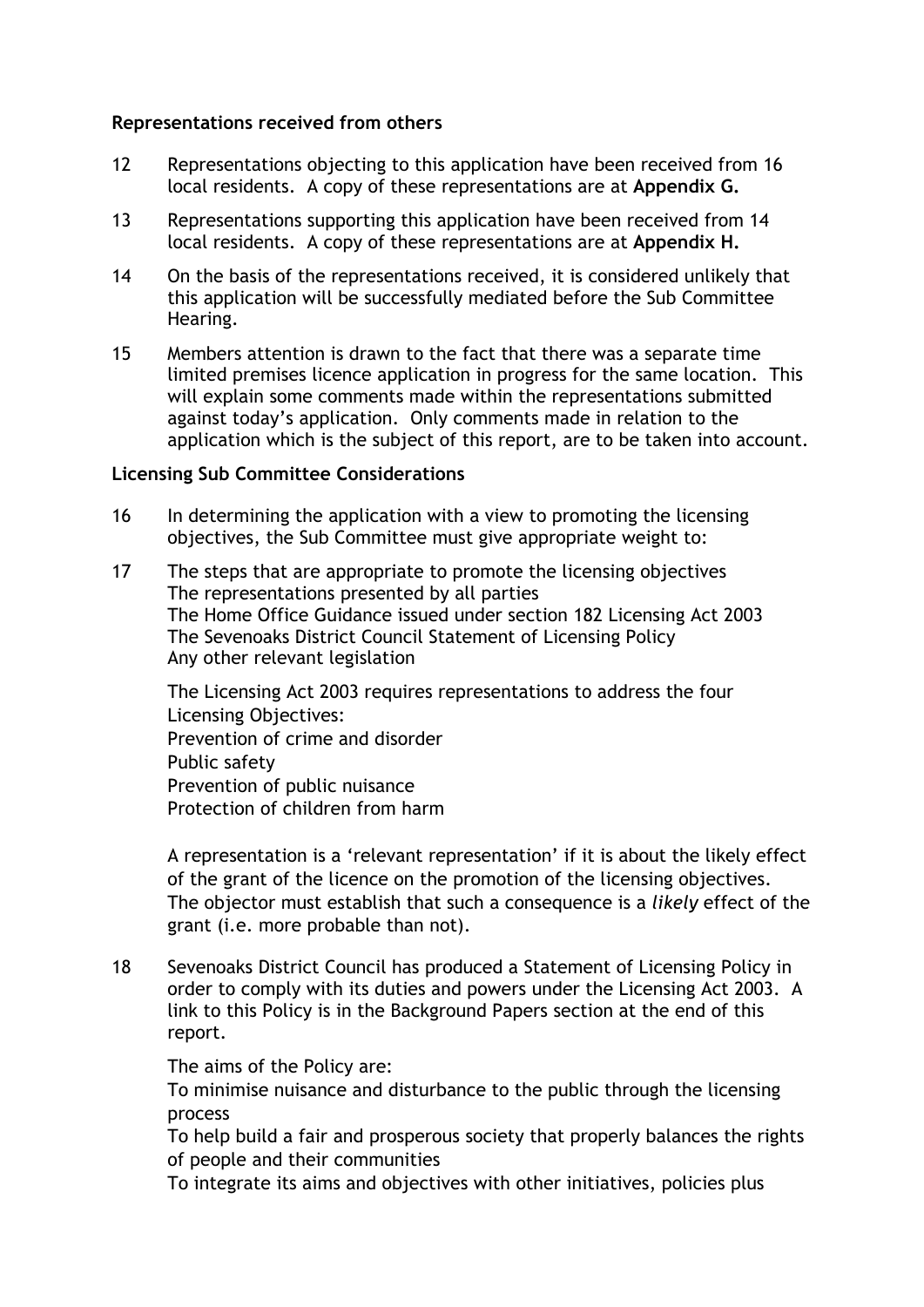strategies that will reduce crime and disorder, encourage tourism, encourage an early evening and night time economy which is viable, sustainable and socially responsible, reduce alcohol misuse, encourage employment, encourage the self-sufficiency of local communities, reduce the burden of unnecessary regulation on business, and encourage and promote, live music, dancing and theatre for the wider cultural benefit of communities generally.

- 19 The Licensing Sub Committee should be mindful of requirements and responsibilities placed on them by other legislation, in addition to those contained within the Licensing Act 2003. These include, but are not limited to, having due regard to the Equality Act 2010 and the Human rights Act 1998.
- 20 The Sub Committee is asked to note the procedures relating to this hearing which are contained within The Licensing Act 2003 (Hearing Regulations) 2005 (as amended). A link to these Regulations are in the Background Papers section at the end of this report.

### **Options**

21 When considering this application for a new premises licence, the following options are available to the Sub Committee:

- Grant a licence in the same terms as it was applied for

- Grant a licence, but modify or add conditions as appropriate for the promotion of the licensing objectives.

- Grant a licence, but modify the hours of licensable activity as appropriate for the promotion of the licensing objectives.

- Reject the application.

## **Right of Appeal**

22 Under Section 181 and Schedule 5 of the Licensing Act 2003, there is a right of appeal to the Magistrates Court in respect of premises licence applications. This right of appeal is open to both the applicant and to any person who has made relevant representation. The appeal application must be made within 21 days of the written notification of the Sub Committee's decision.

### **Key Implications**

### Financial

A decision made by the Sub Committee may be appealed by any party to the proceedings of a Magistrates Court. Costs associated with this matter and incurred by any party, may in certain circumstances be awarded against the Council.

### Legal Implications and Risk Assessment Statement.

This Hearing is regulated by the Licensing Act 2003 (Hearings) Regulations 2005.